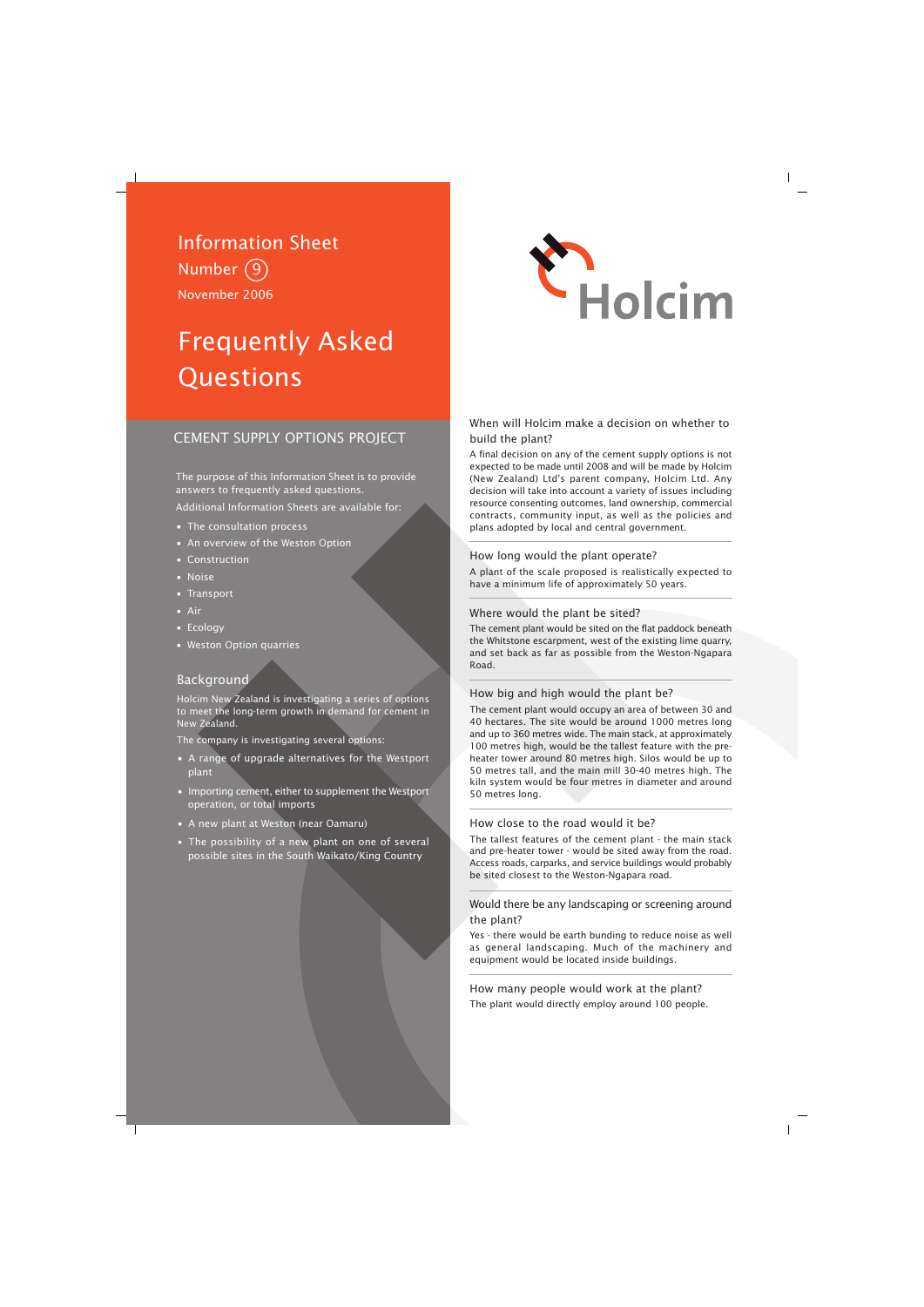# Would there be other jobs created outside the plant, quarries and pits?

Yes - local firms and contractors would be used, wherever possible, for the servicing of trucks and machinery, engineering and electrical maintenance as well as supplying other equipment, services, and supplies.

# Would there be jobs for local people?

Yes - working in and operating a newly constructed cement plant would require significant specialist training. Local people with suitable skills and background would be able to apply for jobs.

# How many people would it take to build the plant and quarries?

Up to 450 people could be employed during the construction project.

# Where would construction workers live?

A social impact study currently being carried out will include an assessment of accommodation options.

# How long would it take to build the plant and quarries?

The process would probably take three to four years from initial planning to commissioning the plant. It would take around two years to build the cement plant, about 18 months for the Weston quarries, and approximately nine months for the pits at Windsor and Ngapara, which would happen concurrently with construction of the plant.

# Would this cause a lot of disruption to local communities and traffic?

Disruption would be kept to a minimum. Construction effects would remain within all required levels for noise, dust and other effects. The transportation of heavy and large plant components would be carefully planned to minimise any disruption on roads.

# Would construction cause a lot of noise or dust?

Construction effects are subject to the levels set under the council's district plan, and other national regulations, and would remain within all required levels for noise, dust and other effects. Various dust suppression and management methods would be used.

# Would there be dust from the plant or quarries?

Dust from the cement plant would be kept to a minimum by the use of bag filters that capture particulates. Dust from quarrying would be kept to a minimum by careful management of materials and practices designed to minimise dust. Cement would be fully enclosed in silos, trucks, and rail pods. Cement transfers would use fully enclosed piping systems.

# Would there be air pollution from the plant?

The plant would meet all local and national air emission standards. The main stack would be 100 metres high to ensure adequate dispersal of the very low concentrations of particulates and chemical compounds.

# Would there be a smell from the plant? No.

# Would I be able to see or hear the quarry?

The limestone and siltstone quarry would not be visible from the cement plant or the Weston-Ngapara Road in front of the plant, as it would be behind the Whitstone escarpment. The quarries and cement plant would meet the noise levels set under the Waitaki District Plan.

# How would you protect the environment during construction? During operation?

There is no significant native flora or fauna that would be affected by either the cement plant or quarries. Assessment of any potential air effects on plants are still being investigated, but any effects are expected to be limited and localised.

# Would the local waterways be polluted from your activities?

The effects on local waterways would be controlled by water management systems on site, which would store and treat water and stormwater before it was released. Water would be reused or recycled wherever possible. Scientific investigation has shown that the water quality of Waiareka Creek and its catchment is already degraded, but Holcim would only release treated water.

# Are there any significant plants and animals endangered by your operation?

No. The proposed plant and quarry sites are on farmland - there would be little effect on native vegetation. There have been no significant animal species found at any of the sites.

# Would there be any impact on Maori rock art?

Significant Maori rock art exists in the Weston escarpment area - Te Ana Raki. These rock art sites, however, lie outside the active areas of the quarries and cement plant. A specific assessment of the effects of the project in relation to these sites is being prepared in conjunction with Te Runanga o Moeraki.

# What hours would the plant operate?

The plant would operate 24 hours a day, seven days a week. It would have an annual maintenance shut-down of up to three weeks.

# What hours would the quarries operate?

The limestone/siltstone and tuff quarries would operate eight to twelve hours a day (between the hours of 7am and 10pm, normally in daylight), six days a week.

#### How much cement would the plant produce?

The plant would have a design capacity of 2400 tonnes of clinker per day. Clinker is the material that comes out of the kiln and is mixed and ground together with gypsum to form cement. Initial production would be below this design capacity but would increase to meet market demand over time.

# Where would the cement go? What markets?

To meet local demand, Holcim New Zealand is currently having to import cement to supplement domestic production. A plant at Weston would mean that the company would be able to meet local demand from local production.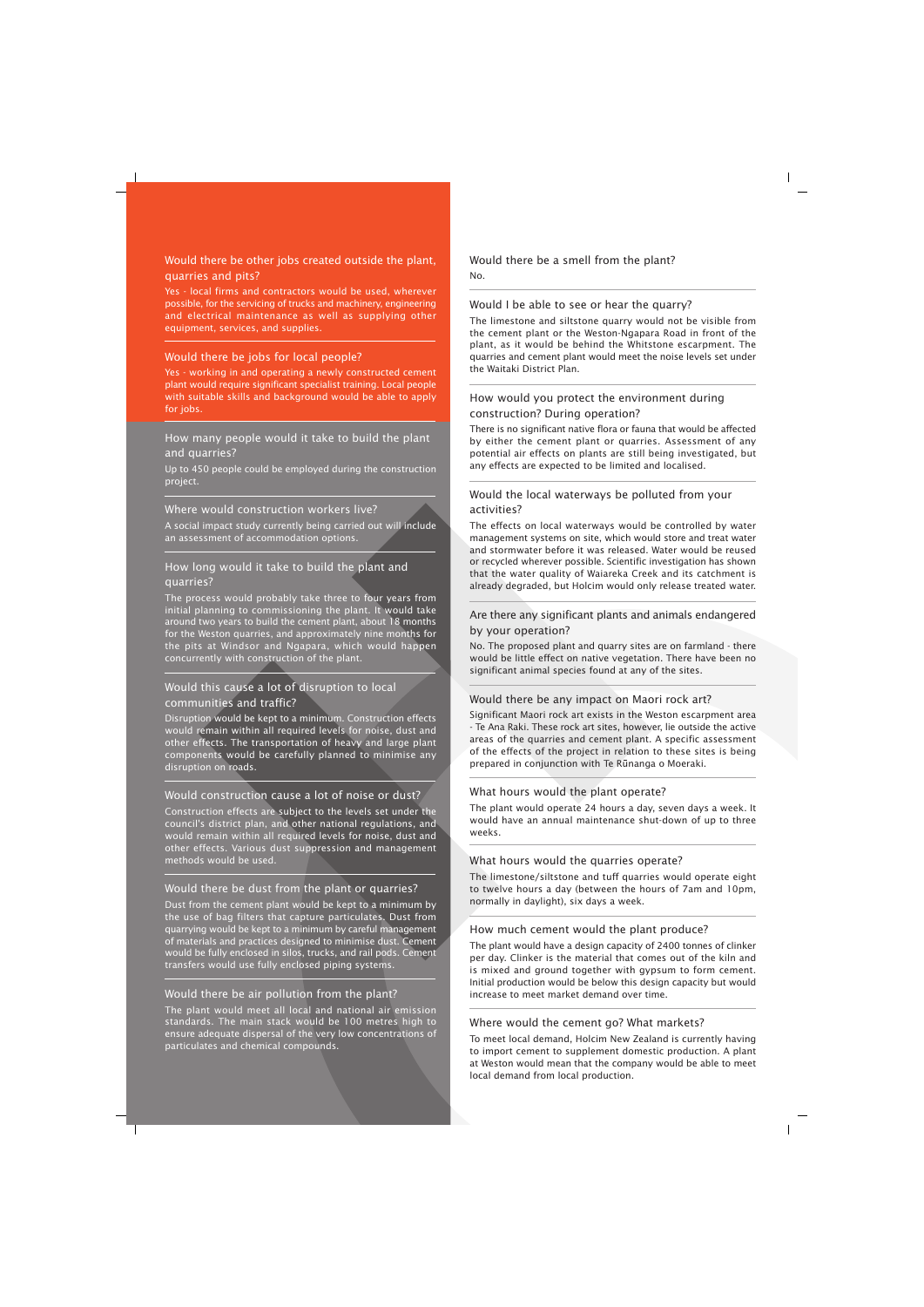#### What materials are needed to make cement?

Limestone and siltstone, volcanic tuff, and silica sand (all available locally), are the main materials that would be used to make cement. Coal (also available locally) would be required as a fuel.

#### What quarries would be needed?

The main quarry would be a limestone and siltstone quarry, situated close to the plant behind the Whitstone escarpment, with a nearby tuff quarry. A sand pit near Windsor would supply silica sand, with a coal pit near Ngapara.

#### How big are the reserves of limestone?

There are around 200 million tonnes of limestone in the quarry area. The plant would use in excess of one million tonnes of limestone each year.

#### What is the coal like at Ngapara?

The Ngapara coal is a low-quality lignite which is adequate as a fuel for a cement kiln.

#### Why coal? Can the plant burn natural gas?

As no natural gas is available, the plant design will incorporate coal as a fuel.

# Would you have to import any of the raw materials for making cement?

Yes. Gypsum, which makes up 4-5 percent of cement, would be imported and added to complete the cement-making process.

#### Where would you get water for the plant?

This is still being investigated. There are several options including an on-site bore, irrigation supply, or reticulated supply.

# How much electrical power would be needed? Where would it come from?

The cement plant would require about 15MW of power, about half of Oamaru's existing usage. This would probably be supplied from the existing substation at the corner of Airedale and Parsons Roads, which has a 110kV line from Transpower.

#### How many trucks would there be?

Information Sheet No.5 - Transport - has details of proposed truck movements. Truck movements would be required for Windsor sand, Ngapara coal, used oil (supplementary fuel), gypsum (imported via a port), cement for lower South Island distribution, as well as general supplies. The numbers in the Transport Information Sheet are based on the plant working at full capacity in the future.

# What roads would the trucks use?

Information Sheet No.5 - Transport - has details of proposed truck routes.

#### What are your safety procedures for truck drivers?

Holcim has rigorous standards for truck drivers, whether they are employees or contractors. These standards include comprehensive training. Holcim has a zero-tolerance drug and alcohol policy. People can phone our 0800 number and let us know if there are any problems with drivers.

# Would there be any special speed restrictions on the trucks?

The truck drivers would operate at a speed that is safe for the conditions. Holcim has implemented a zero-harm policy with the target of zero lost-time incidents by 2009. In consultation with a local community, Holcim may agree that a posted speed limit in a particular area is too high and that its trucks should operate to an agreed speed limit.

# What would the trucks be like, what size, and would they have trailers?

The sand and coal trucks would be large truck and trailer units (in order to have as few trucks as possible). All trucks would be well maintained, emissions tested, and in good condition.

#### Would the trucks be covered?

Yes all trucks and trailers would be covered.

# What hours and days would the trucks operate?

Trucks would operate between the hours of 7am and 10pm six days a week (Monday to Saturday). Although the trucks servicing the sand and coal pits would mostly be operating on a single shift finishing around 4 or 5pm. It is necessary to consent the above hours in case any catch-up work is required.

#### Would the truck drivers be Holcim employees?

This has yet to be decided - they could be employees or contractors. There is no difference in terms of the training and safety requirements.

#### How many trains would there be?

Rail is the preferred method of transporting cement from the site. Use of rail would involve two train trips each day (four movements).

#### What hours would the trains operate?

A train would arrive in Weston (from the port) around 7am each morning, load cement and depart later in the morning. A repeat trip would be made later in the day with the train leaving Weston by 10pm each night.

#### What route would the train take?

The rail option would mean reopening the Waiareka branch line through Weston.